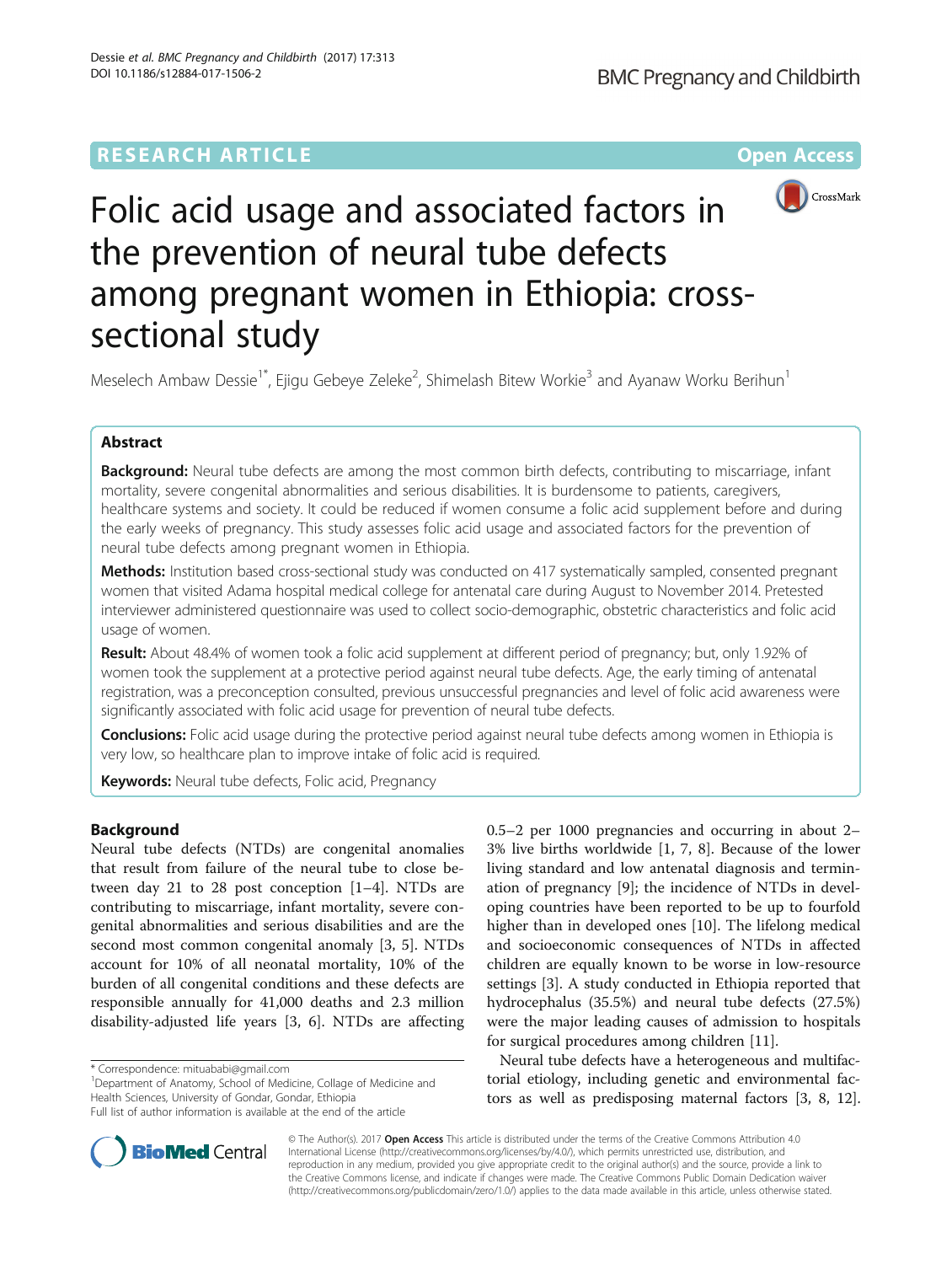Among known environmental factors folic acid deficiency is the most common one [\[12](#page-6-0)–[14](#page-6-0)].

The basic characteristic of embryonic and fetal development is widespread cell division; and folic acid has a major role in DNA and RNA synthesis, for cellular development and division, the metabolism of amino acids and the regulation of homocysteine in the blood [[15](#page-6-0)–[18](#page-6-0)]. Folic acid deficiency is a serious problem that affects women worldwide [[4](#page-6-0)]. In Ethiopia, one in every three women had a deficiency of folic acid, suggesting that these women are at a higher risk of giving birth to a baby with NTDs [\[19\]](#page-6-0).

Folic acid intake is limited by cooking losses and poor bioavailability estimated to be from 50% to 82% [\[2, 19](#page-6-0)–[22](#page-6-0)]. In addition, during pregnancy, maternal serum and erythrocyte concentrations of folic acid decline for several reasons: increased demand, dilution secondary to increased intravascular volume, increased folate catabolism and clearance, decreased absorption and inadequate intake [\[1](#page-6-0), [6](#page-6-0)].

Many studies have documented that daily intake of 400 micrograms folic acid at least one month before pregnancy and the entire first trimester of pregnancy could reduce the risk of NTDs by up to 80% [\[4, 21, 23](#page-6-0)–[25](#page-6-0)]. Because the neural tube closes by the fourth week after conception, it is important that folic acid be consumed on a regular basis before pregnancy [\[17, 26, 27](#page-6-0)].

Previous studies internationally shows different level of folic acid usage for prevention of NTDs [[1](#page-6-0), [21, 23](#page-6-0), [25](#page-6-0), [28](#page-6-0)– [33](#page-7-0)] and discovered age [\[1, 21, 25, 28](#page-6-0)–[30, 34\]](#page-7-0), parity levels [[21](#page-6-0), [25](#page-6-0), [29, 30\]](#page-7-0), smoking status [\[25](#page-6-0)], history of spontaneous abortions [[25](#page-6-0)], planning of pregnancy [\[21, 23, 28](#page-6-0)], number of ANC visits [[29](#page-7-0), [30, 35](#page-7-0)], timing of ante-natal registration [[30](#page-7-0)], educational status [\[1, 21, 25,](#page-6-0) [30](#page-7-0), [35](#page-7-0)], marital status [[21](#page-6-0), [25,](#page-6-0) [35](#page-7-0)], monthly income [\[21, 25](#page-6-0)] and number of pregnancy [\[28\]](#page-6-0) as factors associated with preconception folic acid usage.

Although folic acid usage for prevention of NTDs were well studied internationally, there are no published reports that indicate the usage of folic acid at the recommended time among pregnant women in Ethiopia. The aim of this study was to assess folic acid usage and associated factors for the prevention of NTDs among pregnant women in Ethiopia.

#### Methods

#### Study settings and period

In Ethiopia pregnant women obtain antenatal care (ANC) in all government health facilities free of charge starting from one month. ANC covers a wide range of services including folic acid and iron supplement. But there is no preconception care. Based on Ethiopian mini Demographic and Health Survey 2011, 76% of urban pregnant women received ANC from a skilled provider, that is, from a doctor, nurse, or midwife. The study was conducted from August to November 2014 in Adama

also known as Nazareth. Adama is a city located 99 km southeast of Addis Ababa and was a previous capital of the Oromia region from August to November 2014.

#### Study design and population

An institution based cross-sectional study was conducted on pregnant women who visited Adama hospital medical college, the former Haile Mariam Mamo memorial hospital, for the ANC. Women in 2nd and 3rd trimester of pregnancy were included in the study. Women who come repeatedly during the data collection time were excluded.

#### Sample size determination and sampling procedure

The sample size was determined using a formula for a single population proportion and calculated by Open Epi Info version 3.5.3 statistical software package based on the following assumptions: the target population greater than 10, 000, since the proportion of folic acid usage for NTD prevention in Ethiopia was unknown 50% was used, significant level at 95% confidence interval and margin of tolerable sampling error 5%. After calculating sample size was 383. After adding 10% for non-response the final sample size becomes 422. The study participants were selected by using a systematic random sampling method. After taking informed consent, the participants were interviewed in the waiting room before entering to ANC unit.

#### Data collection tools and study variables

A pretested interviewer administered questionnaire written in English was prepared. The questionnaire was translated into the local language (Amharic) to the guardians then translated back to English to evaluate its consistency. A detailed history of socio demographic characteristics (age, marital status, educational status, monthly income which was scaled as birr per month, occupation, husband educational status; obstetric characteristics (number of pregnancies, preconception consult which means asking advise from healthcare provider by own initiation, number of antenatal visit, planning of pregnancy, history of unsuccessful pregnancy, previous history of a baby with NTDs) and awareness and use of folic acid were assessed by interviewing the women. The dependent variable was folic acid usage for NTD prevention. The independent variables were socio demographic characteristics, obstetric characteristics and level of information about folic acid. Figure [1](#page-2-0) shows the conceptual framework for folic acid usage and associated factors. Folic acid user for NTD prevention was defined in this study as a woman who took folic acid at least one month before pregnancy and continue for three months after pregnancy. Total user of folic acid were women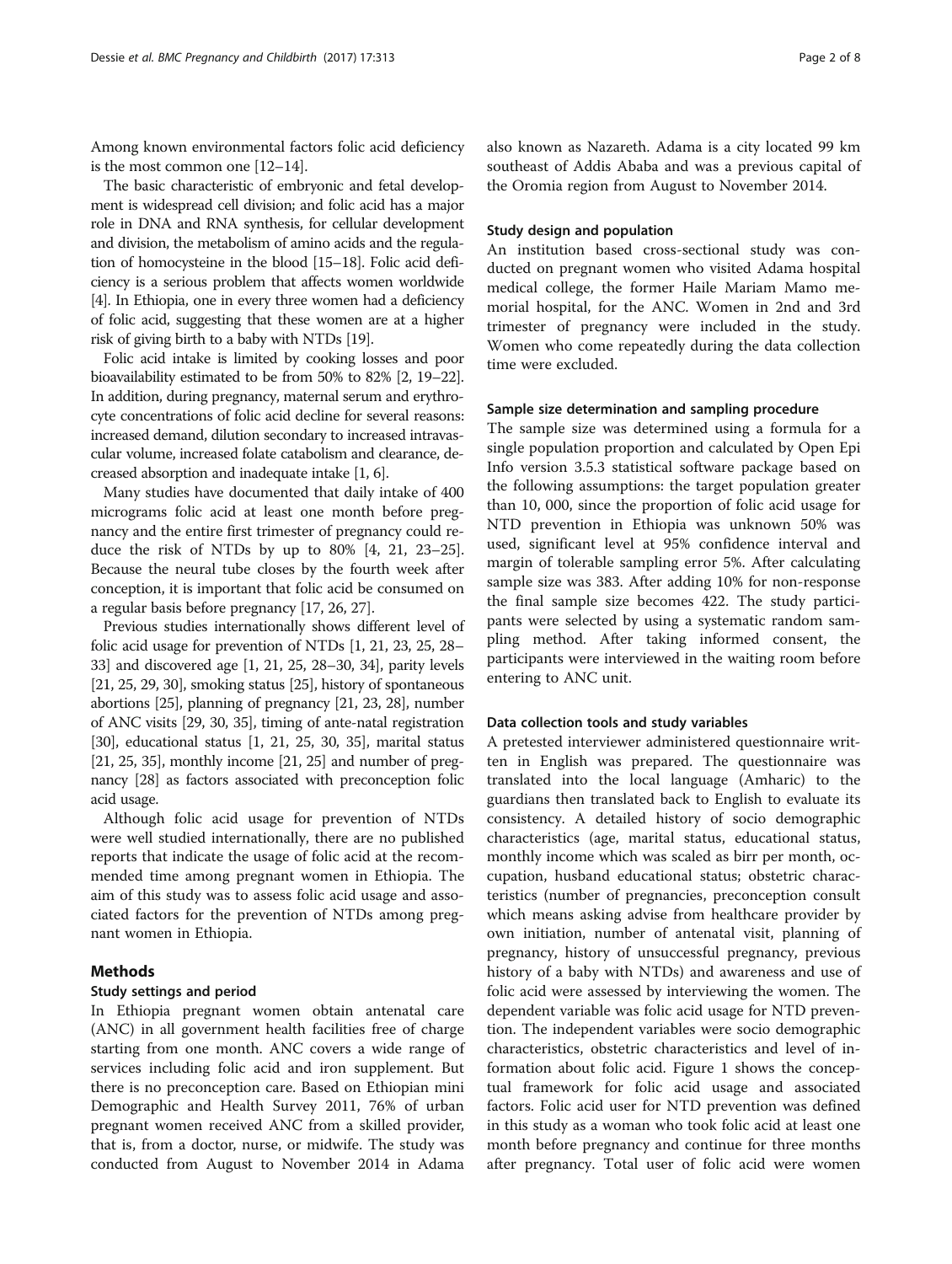<span id="page-2-0"></span>

who took folic acid at any time during current pregnancy for at least one month.

#### Data processing and analysis

Data were entered into Epi-Info version 3.5.3 and exported to SPSS version 20 statistical software for analysis. Descriptive statistics were carried out using percentage and presented in tables. Bivariate logistic regression analysis, Chi square and Fisher's exact test were conducted to assess the association between dependent and independent variables. Odds ratio with 95% confidence interval and  $p$ -value were used to evaluate the association between the dependent and independent variables. A  $p$ -value less than 0.05 was considered as statistically significant.

#### Ethical considerations

The study was conducted following ethical approval by the University of Gondar, College of Medicine and Health Sciences, School of Medicine Ethical Committee. Permission was taken from the hospital administrators. Informed consent was taken from the study participants. Participation in the study was voluntary and refusal was possible. The study did not involve any harmful procedure. To keep confidentiality codes were used and an unauthorized person did not have access to the data.

#### Results

A total of 422 pregnant women attending ANC in Adama hospital medical college from August to November 2014 were approached to fill a questioner but 417 women willing to fill it. The response rate was 98.8%. The mean respondent age was 25.3 years, 45.3% of the respondents were aged less than 25 years, 49.4% of the

women were aged between 25 and 35 years, and 5.3% were aged 35 and above. The minimum age was 16 and the maximum was 41. Household monthly income was less than 2500ETB in 57.3% of the respondents and greater than or equal to 2500 to 42.7% of the respondents. Table [1](#page-3-0) shows the detail socio demographic characteristics of the women.

About 46.3% the women were primigravidae while 49.2% had 2–4 pregnancies and 4.6% had 5 or more pregnancies. The number of pregnancies ranges from 1 to 10 (2  $\pm$  1.3). The mean gestational age at the time of interview was 29.2 weeks with the minimum 13 week and maximum 40. About 11.3% of the women consulted a healthcare provider when they plan to become pregnant. Among those who consulted healthcare providers 93.6% could mention what was done by a healthcare provider when they consult them. Advice was reported by 4.5%, general check up by 72.7% and general checkup plus folic acid supplement by 18.2%.

Of al1 9.7% of women comes for the first visit while 63.3% comes for the 2nd to 4th visit and 17.0% comes for 5th and more visits at the time of interview. The month of first ANC visit ranges from one month to nine months (mean = 3.8, median = 4, mode = 4).  $42.2\%$  of the women made their first ANC visit in the first trimester, 53.5% in the second trimester and 4.3% in the third trimester of pregnancy. 19.4% had a history of unsuccessful pregnancy in a lifetime and 1.7% of the women had a history of a baby with other birth defects.

The current pregnancy was planned by 71% of the women. Among women who planned pregnancy 48% stopped using contraceptive without consulting healthcare provider, 21% consulted care giver before stopping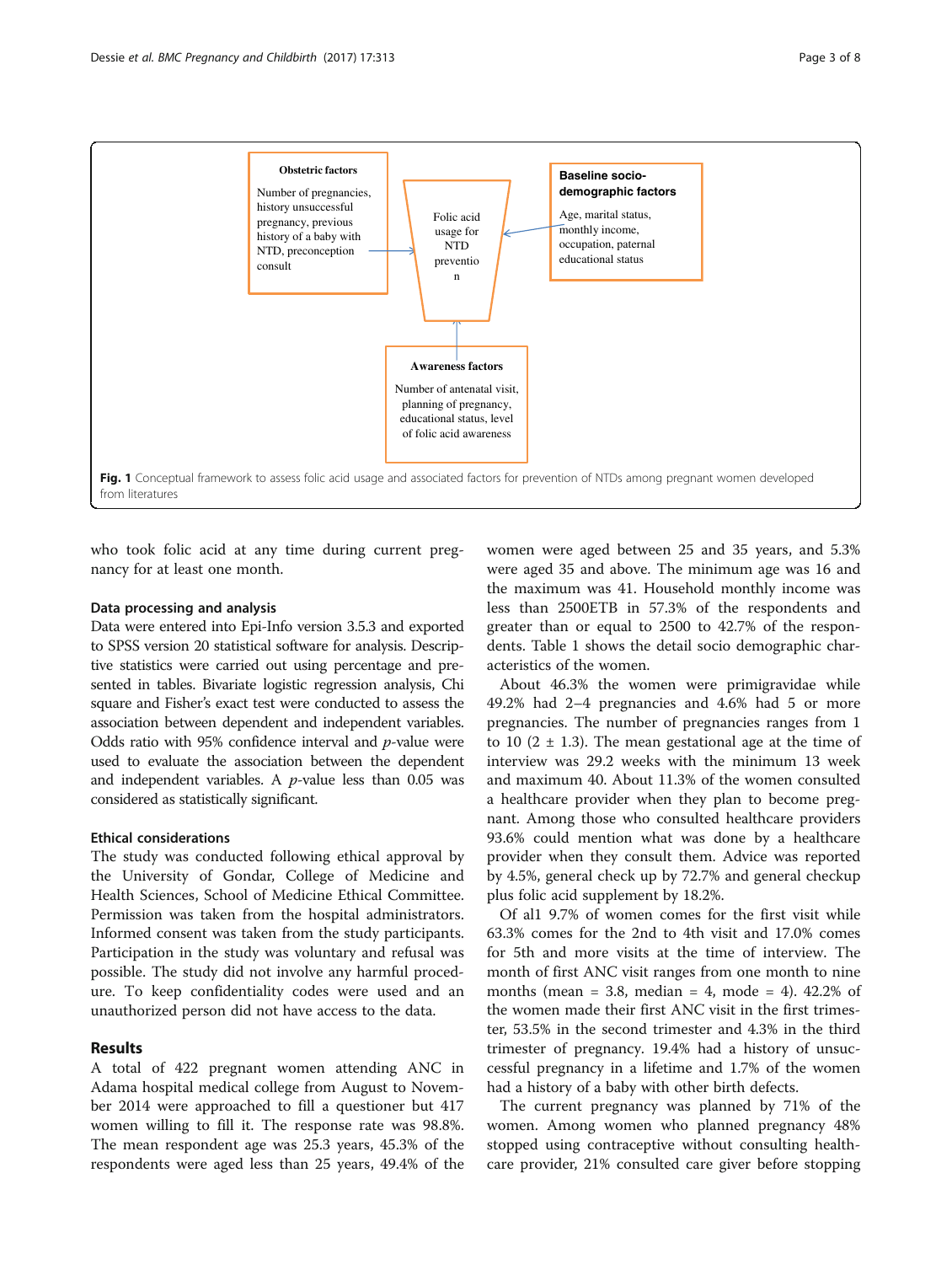| Variables                      |                                | Frequency | Percent |
|--------------------------------|--------------------------------|-----------|---------|
| Age                            | <25 years                      | 189       | 45.3    |
|                                | $25-34$ years                  | 206       | 49.4    |
|                                | $=$ > 35 years                 | 22        | 5.3     |
| Marital status                 | Not married                    | 20        | 4.8     |
|                                | Married                        | 337       | 95.2    |
| <b>Educational status</b>      | Illiterate                     | 38        | 9.1     |
|                                | Primary education              | 156       | 37.4    |
|                                | Secondary education            | 146       | 35.0    |
|                                | College diploma and<br>degrees | 77        | 18.5    |
| Monthly income                 | <2500 ETB                      | 239       | 57.3    |
|                                | >2500 ETB                      | 178       | 42.7    |
| Occupation                     | Housewife                      | 242       | 58      |
|                                | Working women                  | 175       | 42      |
| Paternal educational<br>status | Illiterate                     | 26        | 6.2     |
|                                | Primary education              | 110       | 26.4    |
|                                | Secondary education            | 151       | 36.2    |
|                                | College diploma, degree        | 130       | 31.2    |

<span id="page-3-0"></span>Table 1 Socio demographic characteristic of women attending ANC in Adama Hospital Medical College 2014  $N = 417$ 

birth control and 31.1% did not use birth control. Table 2 shows the detail obstetric history of the women.

Folic acid was prescribed for 54.9% of the women for the current pregnancy. Of those women, 77.3% took folic acid daily, 10.9% forgot 1–2 times per week, 6.6% interrupted, and 5.2% never took the supplement. Among 217 women who took folic acid during current pregnancy 6.9% used less than one month, 182 (83.9%) used for one to three months, 15 (6.9%) used for four to six months and 5 (2.3%) for seven months and above. Among the prescribed women, 3.5% started to take folic acid supplements before pregnancy and 11.6% started in the first trimester. The remaining 51.1% and 33% of the women started taking the supplement at their second and third trimester of pregnancy respectively. The overall users of folic acid supplement become 48.4% (202/417). But only 8 of the users took folic acid at a protective period against NTD. This makes the total user of folic acid supplement for NTD prevention 1.92% (Table [3](#page-4-0)).

Folic acid usage for NTD prevention was significantly associated with advanced age ( $p$  value =0.02 and OR = 9.4 with 95% CI 1.14–76.8), early antenatal registration  $(p)$ value =0.03 and OR =  $0.974$  with 95% CI 0.96-0.99), number of ANC visit ( $p$  value = 0.04), consultation during preconception period ( $p$  value = 0.000 and OR = 0.063 with 95% CI 0.15 to 0.275), previous history of unsuccessful pregnancies ( $p$  value = 0.04 and OR = 4.3 with 95% CI 1.1 to 17) and level of folic acid awareness  $(p)$ value  $= 0.00$ ).

Table 2 Obstetric history of women attending ANC in Adama hospital medical college 2014  $N = 417$ 

| Variable                                                | Frequency(n)                                             |                | Percent   |
|---------------------------------------------------------|----------------------------------------------------------|----------------|-----------|
| Number of pregnancy                                     | Primigravida                                             | 193            | 46.3      |
|                                                         | $2 - 4$                                                  | 205            | 49.2      |
|                                                         | > 5                                                      | 19             | 4.6       |
| Preconception consult                                   | Yes                                                      | 47             | 11.3      |
|                                                         | No                                                       | 370            | 88.3      |
| What has been done<br>during consultation<br>$(N = 44)$ | Advice                                                   | 2              | 4.5       |
|                                                         | General check up                                         |                | 72.7      |
|                                                         | General checkup & folic<br>acid supplement               | 8              | 18        |
|                                                         | Remove birth control                                     | $\overline{2}$ | 4.5       |
| Month of first ANC Visit                                | First trimester                                          | 176            | 42.2      |
|                                                         | Second trimester                                         | 223            | 53.5      |
|                                                         | Third trimester                                          | 18             | 4.3       |
| Number of ANC visit                                     | first visit                                              | 82             | 19.7      |
|                                                         | $2nd - 4th$                                              | 264            | 63.3      |
|                                                         | More than 4th                                            | 71             | 17.0      |
| History of unsuccessful                                 | No                                                       | 345            | 80.6      |
| pregnancy in life time                                  | Yes                                                      | 81             | 19.4      |
| Type of unsuccessful<br>pregnancy in life time          | Spontaneous abortion                                     | 63             | 15.1      |
|                                                         | <b>NTD</b>                                               | 3              | 0.7       |
|                                                         | Other(still birth, congenital<br>anomaly)                | 15             | 3.6       |
| History of a baby with birth                            | No                                                       | 410            | 98.3      |
| defect                                                  | Yes                                                      | 7              | 1.7       |
| Diagnosed Diabetes<br>mellitus                          | No.                                                      | 409            | 98.08     |
|                                                         | Yes                                                      | 8              | 1.92      |
| Planning of pregnancy                                   | Yes                                                      | 296            | 71        |
|                                                         | No                                                       | 121            | 29        |
| Action when plans to<br>become pregnant<br>$(N = 296)$  | I stopped without<br>consulting healthcare<br>provider   |                | 142<br>48 |
|                                                         | I consulted healthcare<br>provider before stopping<br>ВC | 62             | 21        |
|                                                         | I did not use birth control                              | 92             | 31.1      |

There was no significant correlation between folic acid usage and the women's educational status, occupation, monthly household income, number of pregnancy and partner's educational status.

The variables planning of pregnancy, having a history of a baby with a birth defects and experiencing illness during current pregnancy did not reach a significant level. But all of these had correlation with folic acid usage for NTD prevention. Table [4](#page-5-0) shows the detail of folic acid usage and associated factors for NTDs prevention.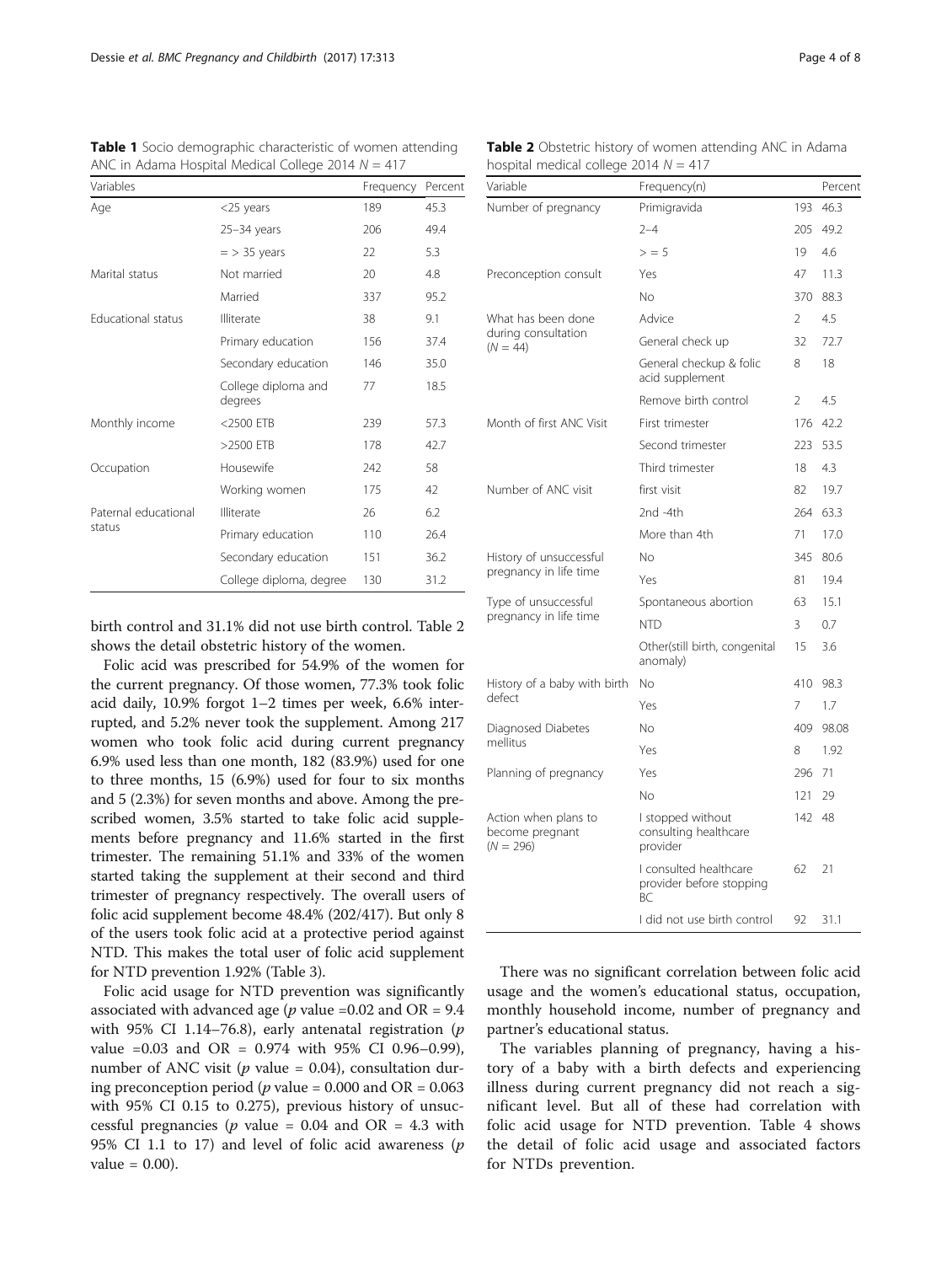<span id="page-4-0"></span>Table 3 Folic acid usage and associated factors for NTD prevention among women attending ANC in Adama Hospital Medical College 2014

| Variable                                              | Category                     | Frequency | Percent |
|-------------------------------------------------------|------------------------------|-----------|---------|
| Prescribed for folic acid                             | Yes                          | 229       | 54.9    |
| supplement for current<br>pregnancy ( $N = 417$ )     | No                           | 188       | 45.1    |
| Do you take as<br>recommended( $N = 229$ )            | yes I took as<br>recommended | 177       | 77.3    |
|                                                       | sometimes I forgot           | 25        | 10.9    |
|                                                       | Interrupted                  | 15        | 6.6     |
|                                                       | I never took FA              | 12        | 5.2     |
| When do you start to take<br>folic acid ( $N = 229$ ) | before I become<br>pregnant  | 8         | 3.5     |
|                                                       | first trimester              | 26        | 11.5    |
|                                                       | Second trimester             | 118       | 51.1    |
|                                                       | Third trimester              | 77        | 33.9    |
| Total month of folic acid<br>$intake(N = 217)$        | Less than 1 month            | 15        | 6.9     |
|                                                       | $1-3$ month                  | 181       | 83.9    |
|                                                       | 4-6 month                    | 16        | 6.9     |
|                                                       | 7 month and above            | 5         | 2.3     |
| Level of folic acid awareness                         | Uninformed                   | 328       | 78.7    |
|                                                       | Somewhat<br>informed         | 39        | 9.4     |
|                                                       | Informed                     | 50        | 12      |
| Total user of folic acid                              | Yes                          | 202       | 48.7    |
|                                                       | No                           | 214       | 51.3    |
| Folic acid user for NTD                               | Yes                          | 8         | 1.9     |
| prevention                                            | No                           | 409       | 98.1    |

### **Discussions**

Intake of folic acid at least one month before pregnancy and the entire first trimester is highly recommended to decrease birth defects, particularly NTDs [[10](#page-6-0), [17](#page-6-0), [36](#page-7-0)]. But, the prevalence of folic acid usage at the recommended time in Adama, Ethiopia was found to be 1.92%. Ethiopia is one of the developing countries where the incidence of NTDs is highly prevalent and where 1/3 of women were affected by folate deficiency [\[10, 19\]](#page-6-0).

In the present study, pregnancy was planned by 71% of the interviewed women, which was consistent with the planning of pregnancy in Croatia [\[21](#page-6-0)]. It was higher than usual reports of 50% of pregnancies, being unplanned [\[7](#page-6-0), [16](#page-6-0), [34](#page-7-0)].

Of those women who planned pregnancy 69% used contraceptive and 30.4% inform the healthcare provider before ceasing the contraceptive. As compared to survey in Europe, where 18% of the women were consulted healthcare provider prior to stopping contraceptive, the finding in this study was higher [[24](#page-6-0)]. About 11.3% of the women consulted healthcare providers, particularly about their pregnancy when they plan to become pregnant.

Despite all these convenient conditions to give a folic acid supplement only 2.7% of the planning women were prescribed for folic acid during the protective period against NTD, which was very low as compared with 21% usage in Croatia that had similar levels of planned pregnancy [[21](#page-6-0)].

Even though the number of women who consulted healthcare providers prior to stopping contraceptive in the present study was higher than surveyed women in Europe, usage in Ethiopian women was extremely low as compared to usage by 28% plan to become pregnant and 55% pregnant women in Europe [[24\]](#page-6-0).

In this study, 1.92% of the women were diabetic, 0.7% women had previous history of NTD pregnancies, both of which are high risk factors for occurrence and recurrence of NTD [[3\]](#page-6-0). However, none of them were user of folic acid at the recommended time. This finding was in contrast to the study done in Nigeria, where 40% of women with a previous history of NTD pregnancy were the user at protective period [[1\]](#page-6-0).This difference may be because of the difference in health policy, i.e. there is preconception care in Nigeria but not in Ethiopia [[37\]](#page-7-0).

The occurrence of NTDs among spontaneously aborted fetuses is 10-fold higher than the rate of NTDs at birth [[17](#page-6-0)]. In this study, 15.1% of the study subject had at least one spontaneous abortion in their lifetime. So those women are at high risk for having a baby affected by NTDs.

Women whose age were above 25 were 9.4 fold user of folic acid at protective period than women age 25 and below which was consistent with other studies in USA [[27,](#page-6-0) [34\]](#page-7-0), Croatia [[21\]](#page-6-0), Lebanon [[25](#page-6-0)], and Tanzania [\[29](#page-7-0)]. This finding was in contrast to the other study in Lebanese where young women were more user [[28\]](#page-6-0).

Early timing of antenatal registration and number of ANC visits also positively associated with folic acid usage for NTD prevention as other studies done in Tanzania, India, Honduras [[29, 30](#page-7-0), [35\]](#page-7-0).The study findings were consistent with other studies who have reported that the level of folic acid awareness predicts folic acid usage at protective period.

In this study, women who consulted healthcare providers when they plan to become pregnant were 6.3 times more likely to take folic acid at protective period than who did not consult. Similar to studies in Lebanon and Nigeria previous history of unsuccessful pregnancies was positively associated with intake of folic acid at protective period against NTDs [\[1](#page-6-0), [25\]](#page-6-0).

Data reported during the last 7 years from USA, Australia, Lebanon, Iran, United Arab Emirate and Nigeria shows folic acid usage at protective period against an NTDs range from 2.5% to 76% [[1, 5](#page-6-0), [10](#page-6-0), [15, 25](#page-6-0), [31](#page-7-0), [36, 38](#page-7-0)]. The prevalence of folic acid users in this study is even lower than the least range. However, it is higher than a study done among Honduran women in 2007 which was 0.2% [[10\]](#page-6-0).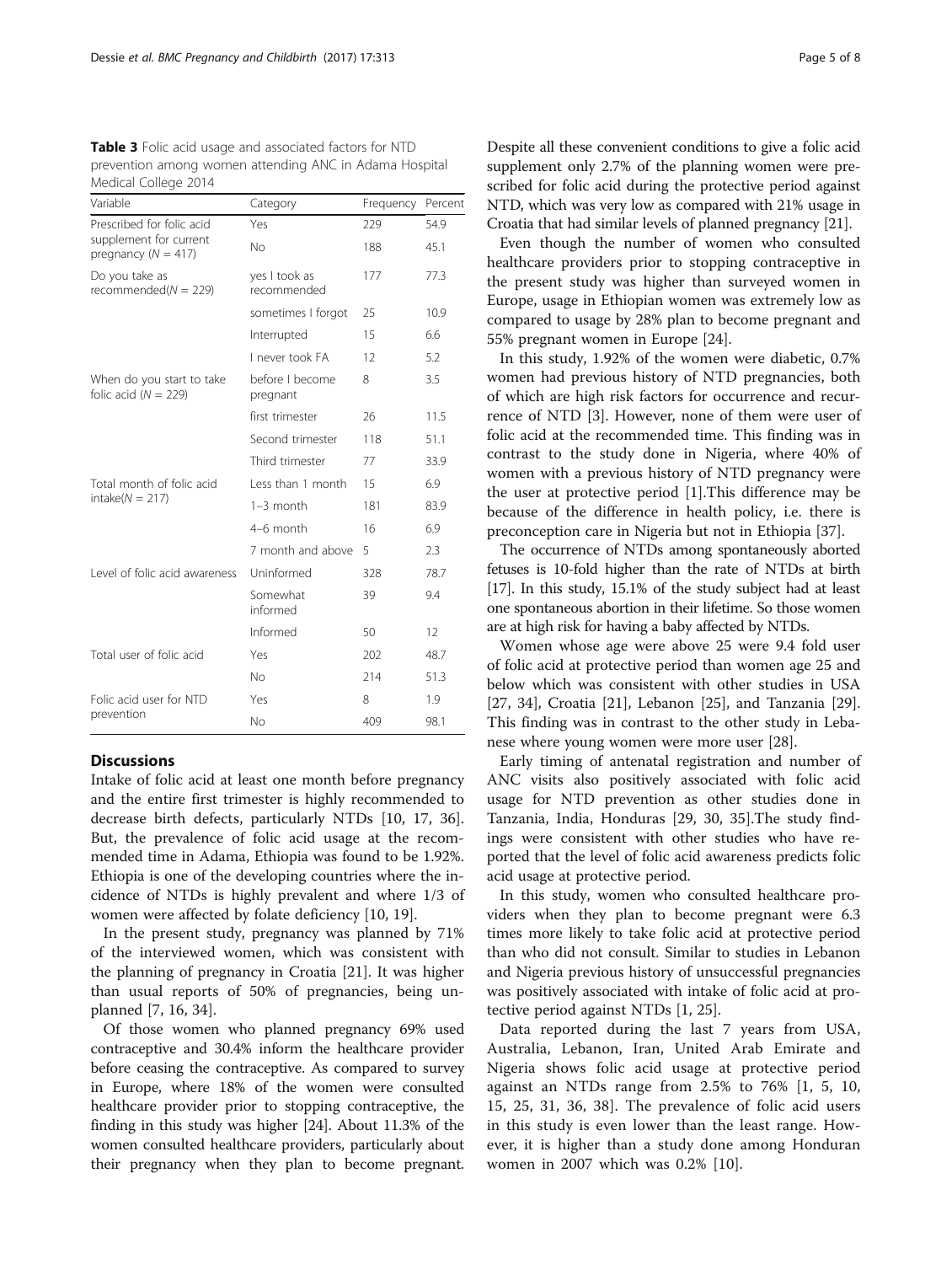| Covariates                                     |                   | Folic acid user |            | OR(95% CI)            | $P$ -value |
|------------------------------------------------|-------------------|-----------------|------------|-----------------------|------------|
|                                                |                   | <b>No</b>       | Yes        |                       |            |
| Number of pregnancy                            | Primigravida      | 190(98.4%)      | 3(1.6%)    | $1.45(0.341 - 6.13)$  | 0.426      |
|                                                | Other             | 219(97.8%)      | 5(2.2%)    |                       |            |
| Preconception consult                          | Yes               | 39(83%)         | 8(17%)     | $0.83(0.729 - 0.944)$ | 0.000      |
|                                                | <b>No</b>         | 370(100%)       | $O(0.0\%)$ |                       |            |
| Have ANC visit for current pregnancy           | Yes               | 327(97.6%)      | $8(2.4\%)$ | $0.98(0.96 - 0.993)$  | 0.171      |
|                                                | No it is first    | 82(100%)        | $O(0.0\%)$ |                       |            |
| Month of first visit of ANC                    | First trimester   | 305(97.4%)      | $8(2.6\%)$ | $0.97(0.96 - 0.99)$   | 0.032      |
|                                                | Other             | 103(100%)       | $O(0.0\%)$ |                       |            |
| Number of ANC visits                           | 1st visit         | 82(100%)        | $O(0.0\%)$ | Not applicable        | .046       |
|                                                | 2nd to 4th visit  | 260(98.5%)      | 4(1.5%)    |                       |            |
|                                                | >4th visit        | 67(94.4%)       | $4(5.6\%)$ |                       |            |
| History of unsuccessful pregnancy in life time | <b>No</b>         | 332(98.8%)      | $4(1.2\%)$ | 4.31(1.056-17.62)     | 0.04       |
|                                                | Yes               | 77(95.1%)       | $4(4.9\%)$ |                       |            |
| History of a baby with birth defect            | No                | 403(98.3%)      | 7(1.7%)    | $9.6(1.016 - 17.62)$  | 0.128      |
|                                                | Yes               | 6(85.7%)        | 1(14.3%)   |                       |            |
| Planning of pregnancy                          | Planned           | 288(97.3%)      | 8(2.7%)    | $0.97(0.95 - 0.992)$  | 0.063      |
|                                                | Unplanned         | 121             | $O(0.0\%)$ |                       |            |
| Level of folic acid awareness                  | Uninformed        | 328(100%)       | $O(0.0\%)$ | Not applicable        | 0.000      |
|                                                | Somewhat informed | 39(100%)        | $O(0.0\%)$ |                       |            |
|                                                | Informed          | 42(84%)         | 8(16%)     |                       |            |

<span id="page-5-0"></span>Table 4 Statical Analysis of Folic Acid Usage and Its Dependent Variables

In Ethiopia, there are health facilities distributed in every city and villages in which healthcare providers deliver different medical and health need of the society including the ANC. However, folic acid usage is very low.

The poor intake of folic acid among Ethiopian women could be a result of low recommendation from policy makers, less prescription, and recommendations by healthcare providers and lack of awareness about folic acid supplements, its importance and the recommended time among women. The other one may be failures of healthcare providers to prescribe folic acid at protective time and lack of preconception care.

The study is a hospital based study on women who seek routine ANC. The result may only reflect usage among women who might have high health service seeking behavior. Another limitation of the study was it is conducted in one region, relatively a big city. So the finding of this study may not be generalized to other regions of the country, especially rural areas and small towns. Despite those limitations, the present study provides some insight into the practice of women for usage of folic acid for prevention of neural tube defects.

#### Conclusions

Even though preconception folic acid intake is simple measures to prevent many severe birth defects, particularly NTDs; in Ethiopia it is unnoticed by policy makers, less prescribed at the protective period by healthcare providers, underused by pregnant women and/or women planning pregnancy.

The folic acid intake rate for NTD prevention in the present study indicates special intervention plans should be developed by health policy makers. This intervention could be screening childbearing-age women for folic acid use and providing information on the benefits of folic acid supplementation, as well as training healthcare providers on NTD and other birth defect prevention mechanisms, providing education for the whole community even early in high school level using media and other methods.

The other most important intervention that could be done by policy makers and other stakeholders is starting preconception care for women who plan to become pregnant. This action might improve folic acid usage for preventing NTDs and other birth defect and also early ANC registration.

Folic acid rate of intake in this study also indicates urgent action is required from healthcare providers to improve usage at protective period against NTDs and other congenital anomalies. So further effort is required and it is necessary to have health education on NTDs and folic acid usage during premarital health examination, when providing family planning services and during other contact with the community.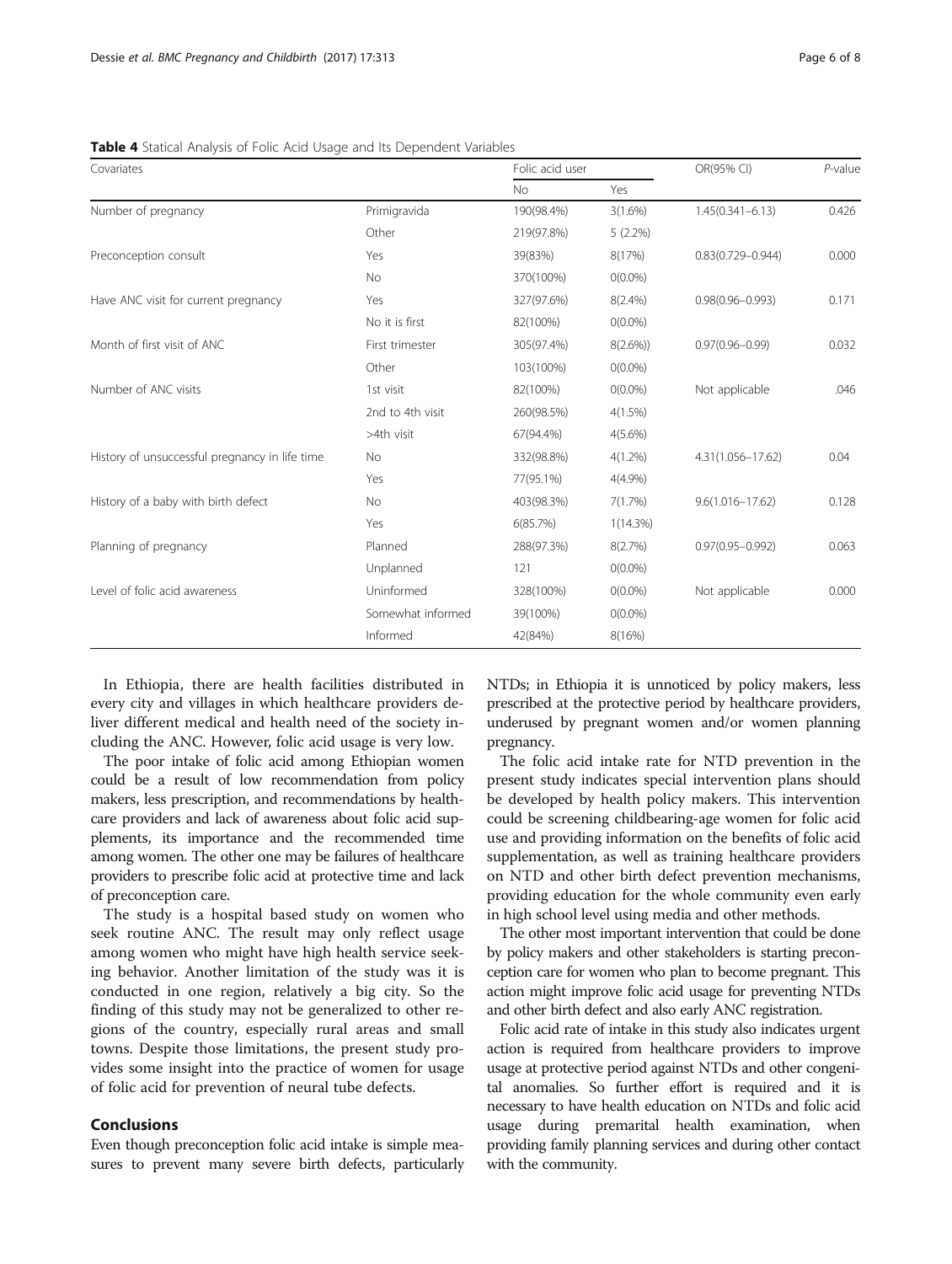#### <span id="page-6-0"></span>Abbreviations

ANC: Ante natal care; CI: Confidence interval; ETB: Ethiopian birr; NTD: Neural tube defect

#### Acknowledgments

I sincerely appreciate Adama hospital medical college administration and hospital staffs for their kind cooperation during the data collection time. Also, I would like to extend my appreciation to the University of Gondar, college of medicine and health science for funding me.

#### Funding

This research has been funded by University of Gondar, Gondar, Ethiopia. The university gives a grant in order to conduct the study but have no any role in study design; collection, analysis, and interpretation of data; writing the report; and the decision to submit the report for publication.

#### Availability of data and materials

The corresponding author can provide information described in the manuscript, including all relevant raw data, to any scientist wishing to use them for non-commercial purposes, without breaching participant confidentiality.

#### Authors' contributions

MA conceive the study, develop the proposal, collected data, analyze and interpret data, wrote the draft of the manuscript. EG revise the draft of the proposal, interpreted data and revise the manuscript. SB analyze and interpret data, revise the draft of the manuscript along with MA. AW supervised the collection of data, interpret data, revised the draft of the manuscript. All authors read and approved the final manuscript.

#### Ethics approval and consent to participate

The study was conducted following ethical approval by the University of Gondar, College of Medicine and Health Sciences, School of Medicine Ethical Committee. Permission was taken from the hospital administrators. Informed consent was taken from the study participants. Participation in the study was voluntary and refusal was possible. The study did not involve any harmful procedure. To keep confidentiality codes were used and unauthorized person did not have access to the data.

#### Consent for publication

Not applicable.

#### Competing interests

The authors declare that they have no competing interests.

#### Publisher's Note

Springer Nature remains neutral with regard to jurisdictional claims in published maps and institutional affiliations.

#### Author details

<sup>1</sup>Department of Anatomy, School of Medicine, Collage of Medicine and Health Sciences, University of Gondar, Gondar, Ethiopia. <sup>2</sup>Department of Biostatic and Epidemiology, Institute of public health, Collage of Medicine and Health Sciences, University of Gondar, Gondar, Ethiopia. <sup>3</sup>Department of Biostatic and Epidemiology, school of public health, Wolaita Sodo University, Wolaita Sodo, Ethiopia.

#### Received: 20 April 2017 Accepted: 11 September 2017 Published online: 21 September 2017

#### References

- 1. Anzaku AS. Assessing folic acid awareness and its usage for the prevention of neural tube defects among pregnant women in Jos, Nigeria. J Basic Clin Reprod Sci. 2013;2(1):13–7.
- 2. Pitkin RM. Folate and neural tube defects. Am J Clin Nutr. 2007;85(suppl): 285S–8S.
- 3. Nelson AL. Folates for reduction of risk of neural tube defects: using oral contraceptives as a source of Folate. Open Access J Contracept. 2011;2:137–50.
- 4. Burke B, Daniel KL, Latimer A, Mersereau P, Moran K, Mulinare J, et al. Preventing neural tube birth defects. A Prevention Model and Resource Guide [Internet]. 2009;2014:CS202063.
- 5. Nosrat SB, Sedehi M, Golalipour MJ. Knowledge and practice of urban Iranian pregnant women towards folic acid intake for neural tube defect prevention. J Pak Med Assoc. 2012;62(8):785–9.
- 6. Safi J, Joyeux L, Chalouhi GE. Periconceptional Folate Deficiency and Implications in Neural Tube Defects. J Pregnancy 2012;2012. Article ID 295083. p. 9. [https://www.hindawi.com/journals/ip/2012/295083/.](https://www.hindawi.com/journals/ip/2012/295083/)
- 7. Rofail D, Colligs A, Abetz L, Lindemann M, Maguire L. Factors contributing to the success of folic acid public health campaigns. J Public Health. 2011; 34(1):90–9.
- 8. Greene NDE, Stanier P, Copp AJ. Genetics of human neural tube defects. Hum Mol Genet. 2009;18(2):113–29.
- 9. Uba AF, Isamade ES, Chirdan LB, Edino ST, Ogbe ME, Igun GO. Epidemiology of neural tube defects in north Central Nigeria. Afr J Paediatr Surg. 2004;1(1):16–9.
- 10. Lawal TA, Adeleye AO. Determinants of folic acid intake during preconception and in early pregnancy by mothers in Ibadan, Nigeria. Pan Afri Med J. 2014;19:113.
- 11. Tadesse L, Tafesse F, Hamamy H. Communities and community genetics in Ethiopia. Pan Afr Med J. 2014;18:115.
- 12. Ashley-Koch A, Gregory S, Worley G, Enterline D, Cope H. Neural Tube Defects (NTDs). Center for Human Disease Modeling. Duke University; 2012.
- 13. World Health Organization. Prevention of Neural Tube Defects. Department of Making Pregnancy Safer. Switzerland: World Health Organization; 2006.
- 14. Milla GR, Flores AL, Umaña E, Mayes I, Rosenthal J. Postpartum women in the Honduran health system: folic acid knowledge, attitudes, and practices. Pan Am J Public Health. 2007;22(5):340–7.
- 15. Mashayekhi SO, Dilmaghanizadeh M, Sattari MR. A survey on the consumption, knowledge and attitude of pregnant women toward the effects of folic acid on pregnancy outcome in Tabriz. Iran J Child Neurol. 2011;5(1):35–42.
- 16. Cellebroersstraat. Fortify Grains to Prevent Neural Tube Defects in Africa Advocacy Toolkit. Brussels: International Federation for Spina Bifida and Hydrocephalus; 2010.
- 17. Scholl TO, Johnson WG. Folic acid: influence on the outcome of pregnancy. Am J Clin Nutr. 2000;71(suppl):1295S–303S.
- 18. De-Regil L, Fernández-Gaxiola A, Dowswell T, Peña-Rosas J. Effects and Safety of Periconceptional Folate Supplementation for Preventing Birth Defects. Cochrane Database Syst Rev. 2010;10(CD007950). doi:[10.1002/](http://dx.doi.org/10.1002/14651858.CD007950.pub2) [14651858.CD007950.pub2](http://dx.doi.org/10.1002/14651858.CD007950.pub2).
- 19. Haidar J, Melaku U, Pobocik R. Folate deficiency in women of reproductive age in nine administrative regions of Ethiopia: emerging public health problem. S Afr J Clin Nutr. 2010;23(3):132–7.
- 20. Deepti K, Anila H, Arup C, Vinohar B. Determinants of knowledge regarding folic acid in Periconceptional use among pregnant mothers in southern India. J Dent Med Sci (IOSR-JDMS). 2013;4(3):25–9.
- 21. Vitale K, Mujki A, Todorovi G, Tulchinsky TH. Is level of knowledge, attitude and use of folic acid among pregnant women in Croatia a call for public health action? Period Biol. 2009;111(3):329–35.
- 22. Pagan K, Jinrong H, Goldenberg R, Cliver S, Tamura T. Effect of smoking on serum concentrations of Total Homocysteine and B vitamins in midpregnancy. Clin Chim Acta. 2001;306:103–9.
- 23. Tekkesin N, Taser F. Folic acid usage and awareness in pregnant women in Istanbul, Turkey. J Hosp Adm. 2012;1(1):9–14.
- 24. Bitzer J, Von Stenglin A, Bannemerschult R. Women's Awareness and Periconceptional use of folic acid: data from a large European survey. Int J Women's Health. 2013;5:201–13.
- 25. Tamim H, Harrison G, Atoui M, Mumtaz G, El-Kak F, Seoud M, et al. Preconceptional folic acid supplement use in Lebanon. Public Health Nutr. 2008;10:1–6.
- 26. Meyer RE, Hayes AG, Morgan AJ, Devine JE, Powers KE. Knowledge and Use of Folic Acid among North Carolina Women. State Cent Health Stat. 2001; 126(Folic Acid Use).
- 27. Cleves MA, Hobbs CA, Collins HB, Andrews N, Smith LN, Robbins JM. Folic acid use by women receiving routine gynecologic care. Obstet Gynecol. 2004;103(4):748.
- 28. Hage CN, Jallou M, Sabbah M, Adib SM. Awareness and intake of folic acid for the prevention of neural tube defects among Lebanese women of childbearing age. Matern Child Health J. 2012;16(1):258–65.